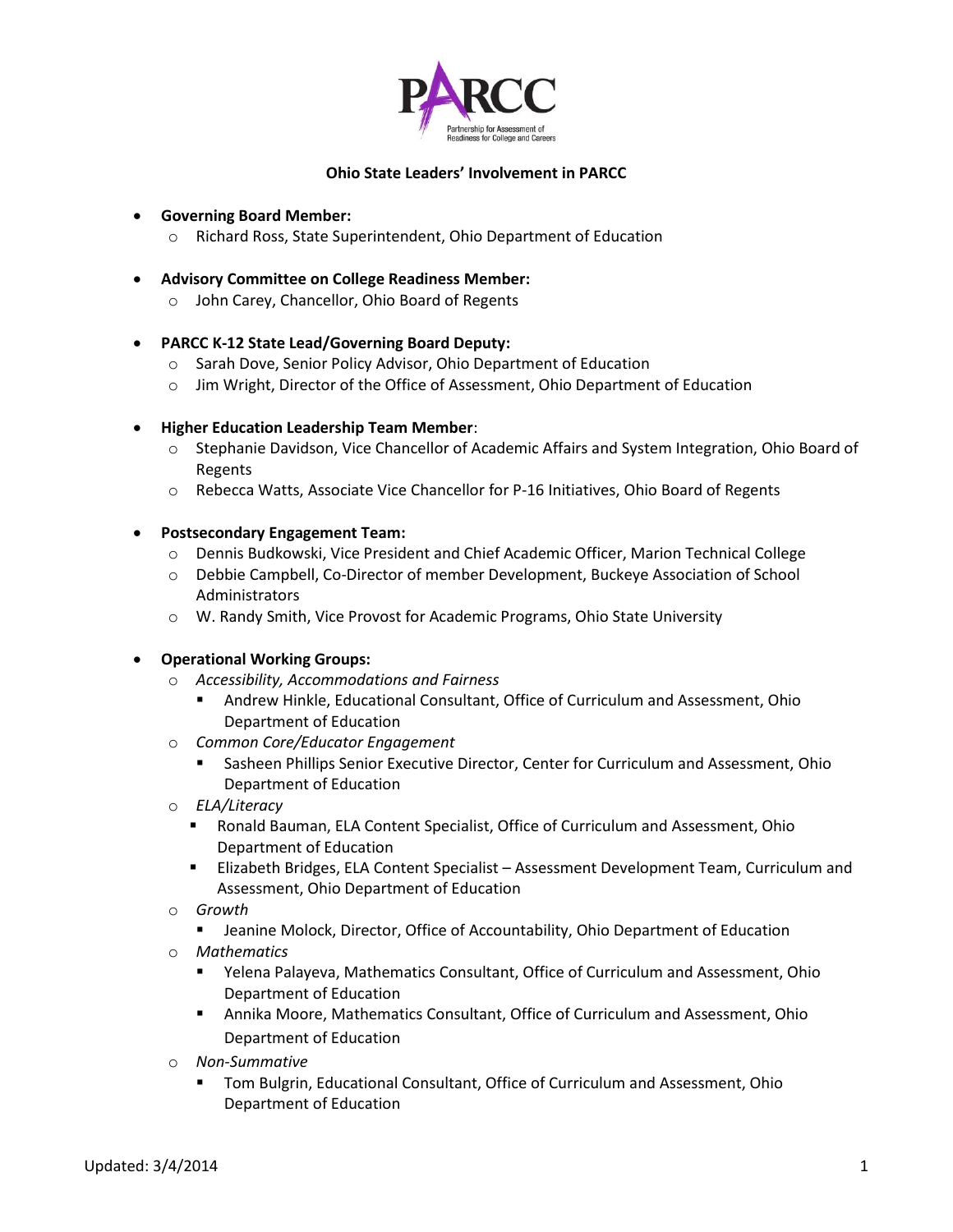

- o *Research and Psychometrics*
	- **EXTER 15 Incryment Process** Larry Early, Associate Director, Ohio Department of Education
	- **Kirk Ross, Educational Consultant, Office of Curriculum and Assessment, Ohio Department of** Education
	- Max Xu, Associate Director of Assessment, Ohio Department of Education
- o *Summative Assessment Management*
	- Jim Wright, Director of the Office of Assessment, Ohio Department of Education
- o *Technology*
	- Kirk Ross, Educational Consultant, Office of Curriculum and Assessment, Ohio Department of Education
	- Kurt Taube, Office of Assessment, Ohio Department of Education
- o *Test Administration*
	- Paula Mahaley, Assistant Director, Office of Curriculum and Assessment, Ohio Department of Education

# **PARCC State Item Review Committees<sup>i</sup> :**

- o Sonja Andrus, Assistant Professor of English, University of Cincinnati Blue Ash
- o Shawanna Anekwe, Instructional Coach, Math and ELA, Cleveland Metropolitan School District
- o Ronald Bauman, English Language Arts Consultant, Ohio Department of Education
- o Mark Baumgartner, Director of Professional Issues, Cleveland Teachers Union
- o L'Juana Booker, Consultant, Hamilton County Educational Service Center
- o Robert Bordner, Fifth Grade Educator, Tiffin City Schools
- o Elizabeth Bridges, English Language Arts Consultant, Ohio Department of Education
- o Susan Csatary, Retired Special Education Teacher, Guardian Ad Litem Juvenile Courts, Educational Consultant (retired from Parma City Schools), and Independent Educational Consultant
- o Kathy Curtis, Principal (Retired)TJ Duda, Associate Professor, Columbus State Community College, Columbus State Community College
- o TJ Duda, Associate Professor, Columbus State Community College
- o Dale Duncan, Intervention Specialist, Boardman Local Schools
- o Gloria Funches-Noland, Board Member, National Alliance of Black School Educators
- o Michael Gray, Intervention Specialist, River View High School
- o Marie-Elena Hall, Assistant Director of Assessment Development and Construction for ELA and Social Studies, Ohio Department of Education
- o Jean Harper, Adjunct, Graduate Programs, Central State University
- o Jacqueline Hillyer, Retired Teacher & President, Ohio National Organization for Women (President); Buckeye Local School Board (President); Buckeye Local School District (Retired Teacher)
- o Lois Ivanc, Art Teacher, Euclid City Schools
- o Heather Janes, Science Teacher, Lake Middle School, Lake Local Schools
- o Carole Katz, K 12 Math Coordinator, Beachwood City Schools
- o Amanda Kolbe, Math Teacher and Math Department Chair, Thomas Ewing Junior High
- o Xin Liang, Professor of Education, University of Akron
- o Lori Lonsert, High School Mathematics Teacher, Centerville City School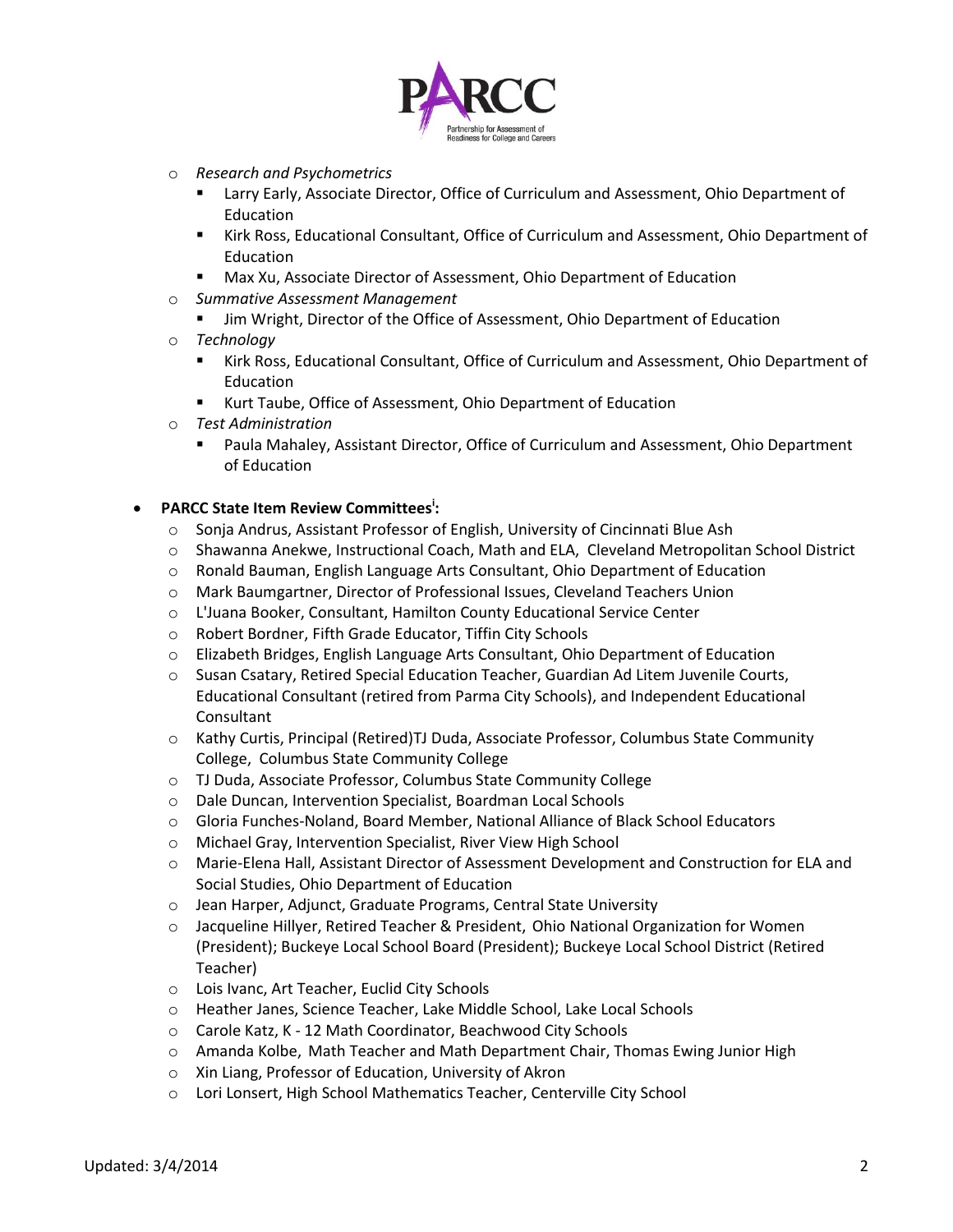

- o Grace McDaniel, Professor/Senior Instructor, Otterbein University
- o Laurie Mental, Title I Tutor, West Geauga Local Schools
- o Ricardo Moena, Associate Professor & Assistant Department Head, Mathematical Sciences, McMicken College of Arts and Sciences, University of Cincinnati
- o Annika Moore, Mathematics Consultant, Office of Curriculum and Assessment, Ohio Department of Education
- o Kathryn Nederostek, Teacher, Hudson City Schools
- o Matthew Nicholas, Instructional Consultant, Columbiana County Educational Service Center
- o Gary Nickerson, Educational Consultant
- o Deborah Paden, Educational Issues Chairperson, Cleveland Metropolitan School District
- o Yelena Palayeva, Mathematics Consultant, Office of Curriculum and Assessment, Ohio Department of Education
- o Nora Parker, Community Member and Part Time Tutor, Clark County Labor Support Coalition
- o LaMoyne Porter, Retired Mathematics Teacher, John Carroll University
- o Steven Proehl, Math Coach, Chillicothe City Schools
- o Robi Rhodes, Assistant Professor of English, Central Ohio Technical College
- o Sharon Riley, Teacher, Cleveland Heights/University Heights School District
- o Beth Rimer, Assistant Director Ohio Writing Project, Miami University of Ohio
- o Steve Schorger, Teacher of the Gifted (Retired), Newark City Schools
- o Catherine Schulte, Math/School Improvement Supervisor, Clermont County Educational Service Center
- o Kathy Shook, Supervisor, Mahoning County Educational Service Center
- o Janet Smith, Fifth Grade Reading Teacher, Mississinawa Valley Elementary School
- o Bernetta Snell, Integrated ELA Teacher/Literacy Specialist, Grades 4-12, Alliance City Schools
- o David Thompson, Math Curriculum Specialist, Canton City School District
- o Alesha Trudell, Fourth Grade ELA Teacher/ Subject Coordinator for K-5, Hilltop Elementary School
- o Lisa Tucker, High School Math Teacher, Toledo Public Schools
- o Amy Whaley, Teacher, Toledo Public Schools
- o Melanye White Dixon, Associate Professor, The Ohio State University
- o Twana Young, Director, Mathematics K-12, Columbus City Schools
- o Jeff Zeager, Professor, Lorain County Community College

## **Educator Leader Cadre Members:**

- o Elaine Barkan, Vice President of Ohio Association for Gifted Children; Coordinator of Gifted Services (Osnaburg, Sandy Valley, Tuslaw, Fairless and Canton Local Schools); Stark ESC Literacy Consultant; Curriculum Director, Ohio Association for Gifted Children
- o Kristie Barker, Curriculum/Testing Coordinator, Crestview Local Schools
- o Ken Bernacki, Elementary Principal, West Geauga Local Schools
- o Annette Drake, President of Science Education, Science Education Council of Ohio, Brookville Intermediate School
- o Tricia Ebner, Gifted Teacher, Lake Middle School
- o Debra Gallagher, Assistant Professor of Education, Ohio Northern University
- o Neil Gupta, Director of Secondary Curriculum, Ashland City School District, Ohio Association of Secondary School Administrators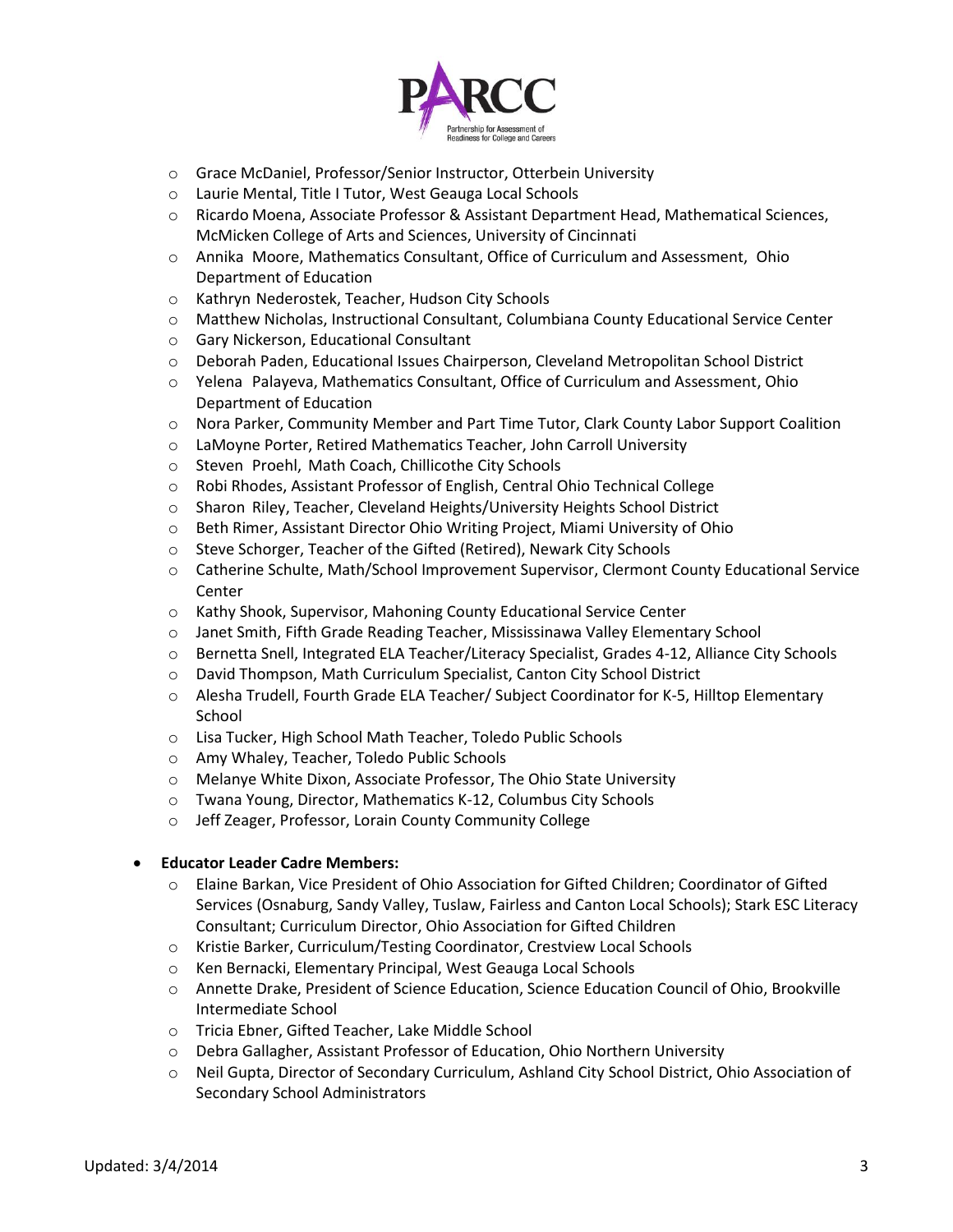

- o Carole Katz, K-12 District Math Coordinator, Teacher, Beachwood City Schools
- o Steve Kucinski, Teacher and District High School ELA Co-Chair, Dublin Coffman High School, Dublin City School District
- o Joyce Malainy, Superintendent, Career and Education Centers of Licking County (C-TEC)
- o Cindy Miller, Curriculum Consultant, Muskingum Valley Educational Service Center
- o Janee' Moss, Teacher, Euclid City Schools
- o Sasheen Phillips, Senior Executive Director, Center for Curriculum and Assessment , Ohio Department of Education
- o Colleen Ruggieri, Instructor, Ohio University
- o Nancy Sattler, Dean of Liberal Arts and Public Services and Adjunct Faculty, Mathematics, Terra State Community College
- o Catherine Schulte, Educator, Clermont County Educational Service Center
- o Char Shryock, Director of Curriculum and Instruction, Bay Village City Schools
- o Sylvia St. Cyr, Gifted Coordinator, Hamilton County Educational Service Center
- o Bill Wise, Superintendent, Southwester City School District
- o Tracy Yarchi, Teacher, Glen Este High School/West Clermont Local School District

### **Performance Level Descriptor Panel Members:**

- o Becky Link, Mathematics Teacher, Fort Recovery Middle School
- o Bernetta Snell, Integrated ELA Teacher/Literacy Specialist, Grades 4-12, Alliance City Schools
- o Margie Coleman, Mathematics Teacher, Kings High School

### **Transition and Implementation Institute Team Members:**

- o Alea Barker, Director, Curriculum and Instruction, Crooksville Exempted Village Schools
- o Jonathan Kuehnle, Director, Grants Administration, Pickaway County Educational Service
- o Shasheen Phillips, Senior Executive Director, Ohio Department of Education
- o Judy VanVoorhis, Senior Director, Ohio Appalachian Collaborative
- o John White, Director of EVAAS, Research and Development, SAS Institute
- o Chris Woodlard, Research and Evaluation Manager, Ohio Department of Education
- o Jim Wright, Director, Office of Assessment, Ohio Department of Education

### **Technical Issue and Policy Working Group Participants:**

- o Melissa Cardenas, Former Director of Policy for Academic Affairs and P-20 Initiatives, Ohio Board of Regents
- o Vikki Clemons, Executive Director, Hamilton County Educational Service Center
- o Christine Cline, Educational Consultant, Ohio Department of Education
- o Steve Gratz, Associate Director, Career Technical and Adult Education, Ohio Department of Education
- o Neil Gupta, Director of Secondary Curriculum, Ashland City School District, Ohio Association of Secondary School Administrators
- o Kate Harkin, Executive Director, eTech Ohio
- o Jeanine Molock, Director of Accountability, Ohio Department of Education
- o Sasheen Phillips, Senior Executive Director, Center for Curriculum and Assessment, Ohio Department of Education
- o Richard Prystowsky, Vice President for Academic Affairs, Central Ohio Technical College